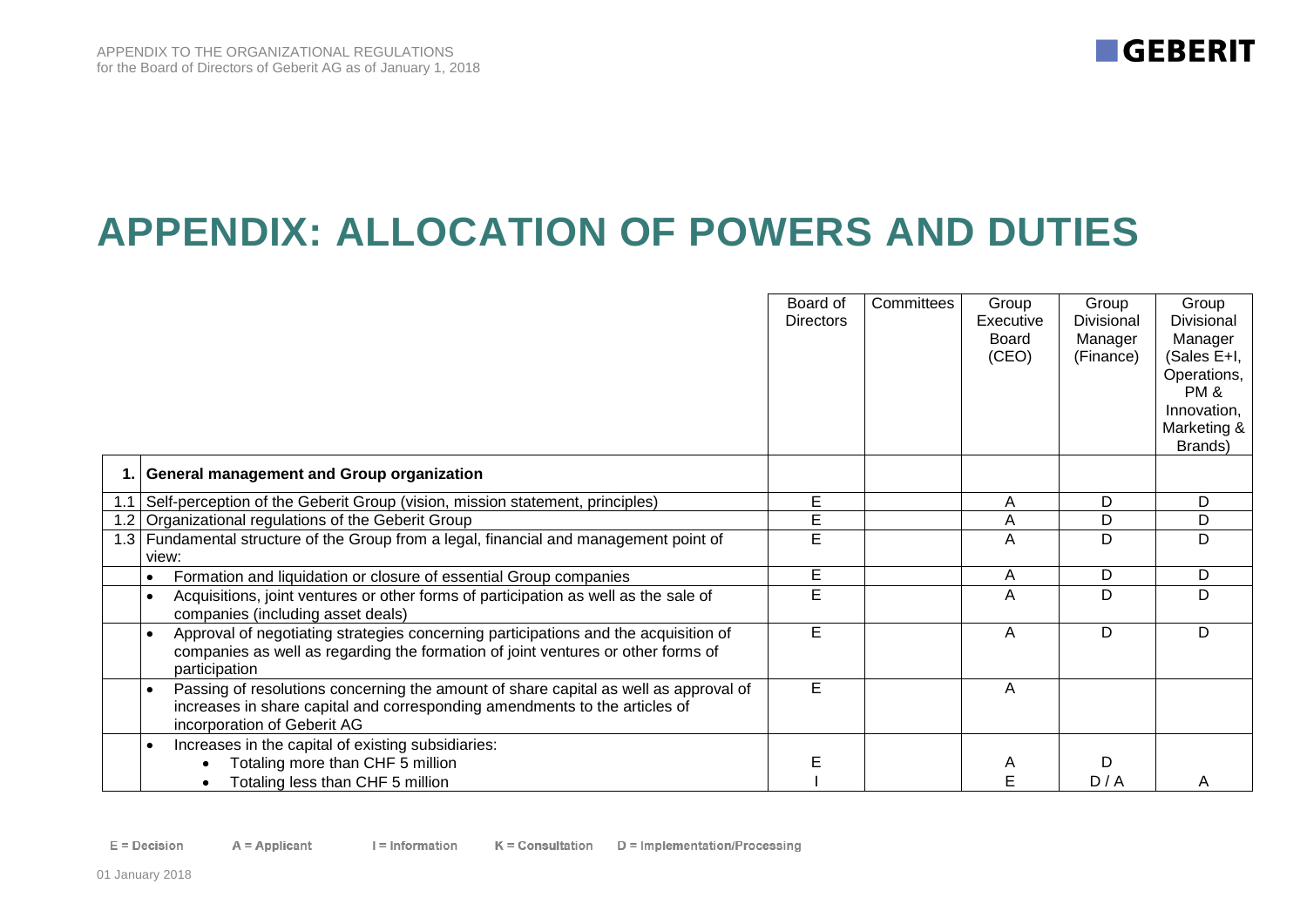**GEBERIT** 

|     |                                                                                        | Board of         | Committees | Group     | Group      | Group       |
|-----|----------------------------------------------------------------------------------------|------------------|------------|-----------|------------|-------------|
|     |                                                                                        | <b>Directors</b> |            | Executive | Divisional | Divisional  |
|     |                                                                                        |                  |            | Board     | Manager    | Manager     |
|     |                                                                                        |                  |            | (CEO)     | (Finance)  | (Sales E+I, |
|     |                                                                                        |                  |            |           |            | Operations, |
|     |                                                                                        |                  |            |           |            | PM &        |
|     |                                                                                        |                  |            |           |            | Innovation, |
|     |                                                                                        |                  |            |           |            | Marketing & |
|     |                                                                                        |                  |            |           |            | Brands)     |
|     | 2. General Meeting, meetings of the Board of Directors and shareholders                |                  |            |           |            |             |
| 2.1 | Actions of the General Meeting of Geberit AG required by the law or by the articles of | A to GM          | A          | A         |            |             |
|     | incorporation                                                                          |                  | (as far as |           |            |             |
|     |                                                                                        |                  | concerned) |           |            |             |
|     | 2.2 Preparation of meetings of the Board of Directors                                  |                  |            | A         |            |             |
|     | 2.3 Guidelines for the transfer of shares                                              |                  |            | A         | D          |             |
|     | 2.4   Monitoring the transfer of shares                                                | E                |            | A         | D          |             |
|     | 2.5   Investor relations activities                                                    |                  |            | E/D       | A/D        |             |

 $A = Applicant$  $K =$  Consultation  $D =$  Implementation/Processing  $E =$  Decision I = Information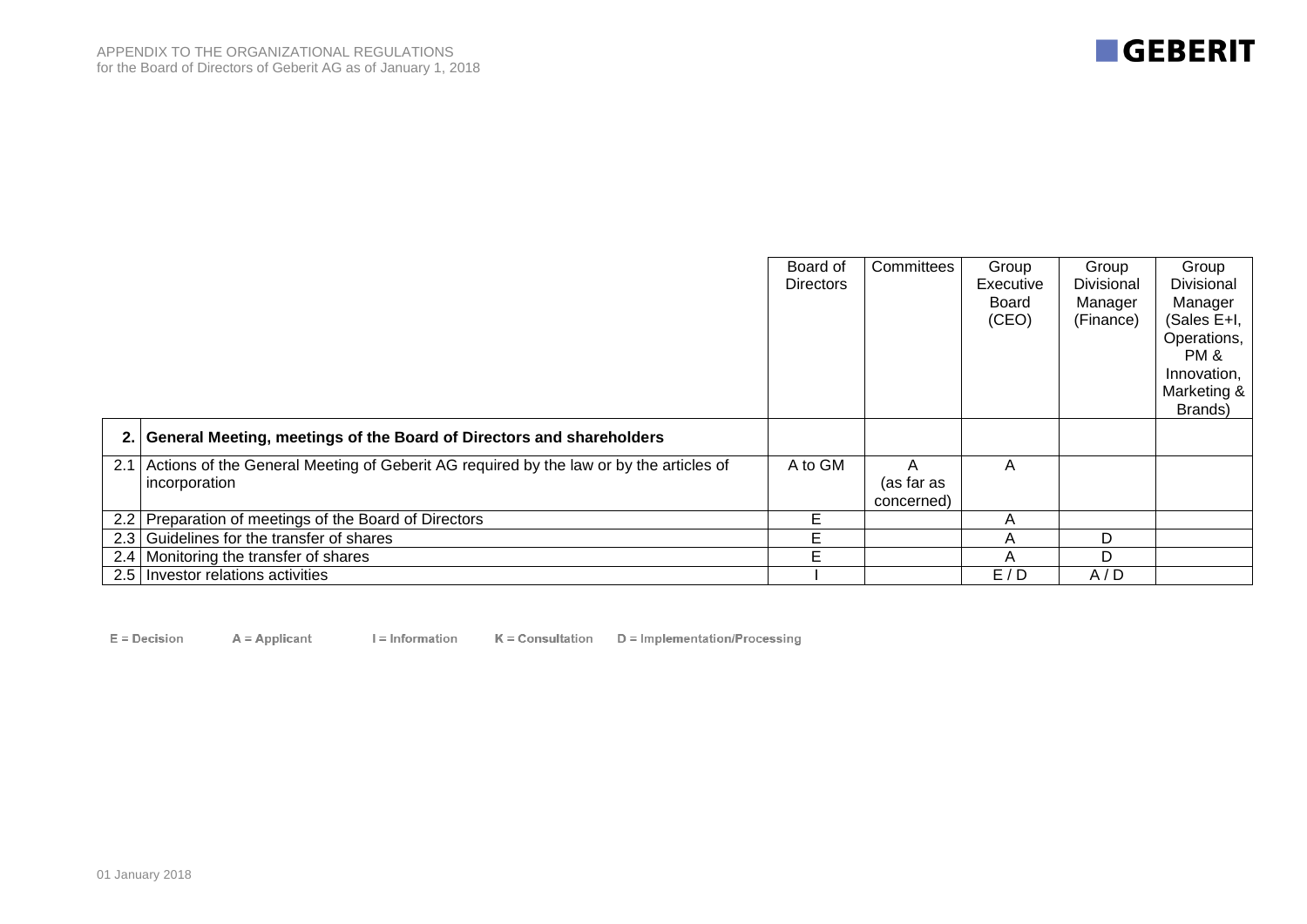|                  |                                                                                                                                | Board of<br><b>Directors</b> | Committees | Group<br>Executive<br>Board<br>(CEO) | Group<br>Divisional<br>Manager<br>(Finance) | Group<br><b>Divisional</b><br>Manager<br>(Sales E+I,<br>Operations,<br>PM&<br>Innovation,<br>Marketing &<br>Brands) |
|------------------|--------------------------------------------------------------------------------------------------------------------------------|------------------------------|------------|--------------------------------------|---------------------------------------------|---------------------------------------------------------------------------------------------------------------------|
| 3.               | <b>Corporate planning and financial policy</b>                                                                                 |                              |            |                                      |                                             |                                                                                                                     |
| 3.1              | Strategic objectives and overall strategy of the Geberit Group                                                                 | Е                            |            | A/D                                  | D                                           | D                                                                                                                   |
| 3.2              | Guidelines for the financial policy of Geberit AG and of the Geberit Group, including<br>determination of accounting standards | E                            |            | A                                    | D                                           |                                                                                                                     |
|                  | 3.3   Medium-term planning                                                                                                     |                              |            | E                                    | D                                           | D                                                                                                                   |
| 3.4              | Fundamental long-term projects (investment planning)                                                                           | E                            |            | Α                                    | D                                           | D                                                                                                                   |
|                  | $3.5$ Budget                                                                                                                   | E                            |            | A                                    | D                                           | D                                                                                                                   |
| 3.6              | Financial statements and annual report (including management report) of the Geberit<br>Group and of Geberit AG                 | E                            | A          | D                                    |                                             |                                                                                                                     |
| 3.7              | Dividend policy of Geberit AG                                                                                                  | Е                            |            | A                                    | D                                           |                                                                                                                     |
| 3.8 <sub>1</sub> | Half-year financial statements and half-year report of the Geberit Group                                                       | E                            | A          | A                                    | D                                           |                                                                                                                     |
|                  | 3.9   Formulation of the monthly reports                                                                                       | E                            |            | Α                                    | D                                           |                                                                                                                     |
| 3.10             | Issuing of bonds, of other securities or of options on shares or other securities as well as<br>the use of equity securities   | E                            |            | Α                                    | A/D                                         |                                                                                                                     |
| 3.11             | Determination of limits and ranges in terms of equity ratio, net liquidity and bank debts,<br>including financing leasing      | E                            |            | A                                    | D                                           |                                                                                                                     |

D = Implementation/Processing  $A = Applicant$  $E = Decision$ I = Information K = Consultation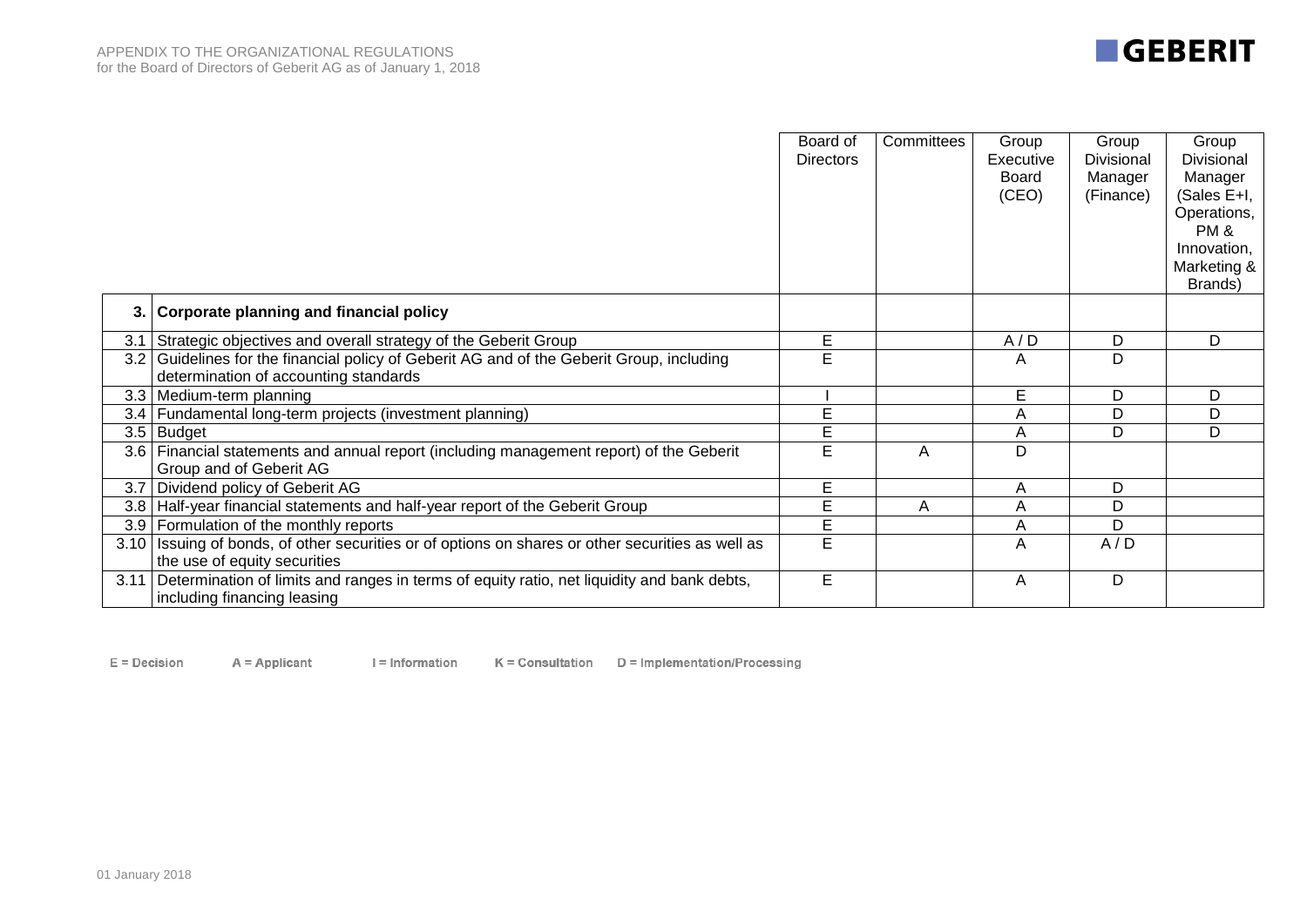|      |                                                                                                                                                                                                                                                                                                                                                                                             | Board of<br><b>Directors</b> | Committees | Group<br>Executive<br><b>Board</b><br>(CEO) | Group<br>Divisional<br>Manager<br>(Finance) | Group<br>Divisional<br>Manager<br>(Sales E+I,<br>Operations,<br>PM&<br>Innovation,<br>Marketing &<br>Brands) |
|------|---------------------------------------------------------------------------------------------------------------------------------------------------------------------------------------------------------------------------------------------------------------------------------------------------------------------------------------------------------------------------------------------|------------------------------|------------|---------------------------------------------|---------------------------------------------|--------------------------------------------------------------------------------------------------------------|
| 4. I | <b>Business activities</b>                                                                                                                                                                                                                                                                                                                                                                  |                              |            |                                             |                                             |                                                                                                              |
|      | 4.1 Projects (overall costs and investments of the approved annual budget for R&D, IT,<br>production, marketing and personnel):<br>Totaling more than CHF 5 million<br>Totaling more than CHF 2 million<br>$\bullet$<br>Totaling up to CHF 2 million<br>$\bullet$                                                                                                                           | Е                            |            | A<br>E                                      | D<br>Α<br>E/1                               | D<br>A<br>E/1                                                                                                |
|      | 4.2 Release/approval of supplementary budgets (cumulative per year):<br>Totaling more than CHF 1.0 million<br>$\bullet$<br>Totaling more than CHF 300,000<br>$\bullet$<br>Totaling up to CHF 300,000<br>$\bullet$                                                                                                                                                                           | E                            |            | Α<br>E                                      | D<br>A/D<br>E                               | D<br>A/D<br>E                                                                                                |
|      | 4.3 Acquisition and sale of assets (exception: internal transactions within the Group):<br>Totaling more than CHF 5 million<br>$\bullet$<br>Totaling up to CHF 5 million<br>The overall value corresponds to the market value or the carrying amount of the assets to<br>be acquired or sold, whereby the higher value is authoritative                                                     | E                            |            | A<br>E                                      | D<br>A                                      | D<br>A                                                                                                       |
|      | 4.4 Conclusion of leasing or rental agreements:<br>Totaling more than CHF 5 million<br>$\bullet$<br>Totaling more than CHF 1 million<br>Totaling less than CHF 1 million<br>$\bullet$                                                                                                                                                                                                       | Е                            |            | A<br>E                                      | D<br>Α<br>E/1                               | D<br>A<br>E/1                                                                                                |
|      | 4.5 Conclusion of license or know-how agreements of fundamental significance with respect<br>to markets, products or sites                                                                                                                                                                                                                                                                  |                              |            | E                                           | A/D                                         | A/D                                                                                                          |
|      | 4.6 Decisions on entering into or refraining from litigation as well as the conclusion of<br>settlement agreements:<br>Totaling more than CHF 5 million<br>Totaling more than CHF 1 million<br>$\bullet$<br>Totaling less than CHF 1 million<br>As a fundamental rule, the legal department must be consulted concerning all litigation<br>with a value in dispute of more than CHF 50,000. | Е                            |            | A<br>E                                      | D<br>Α<br>E                                 | D<br>Α<br>E                                                                                                  |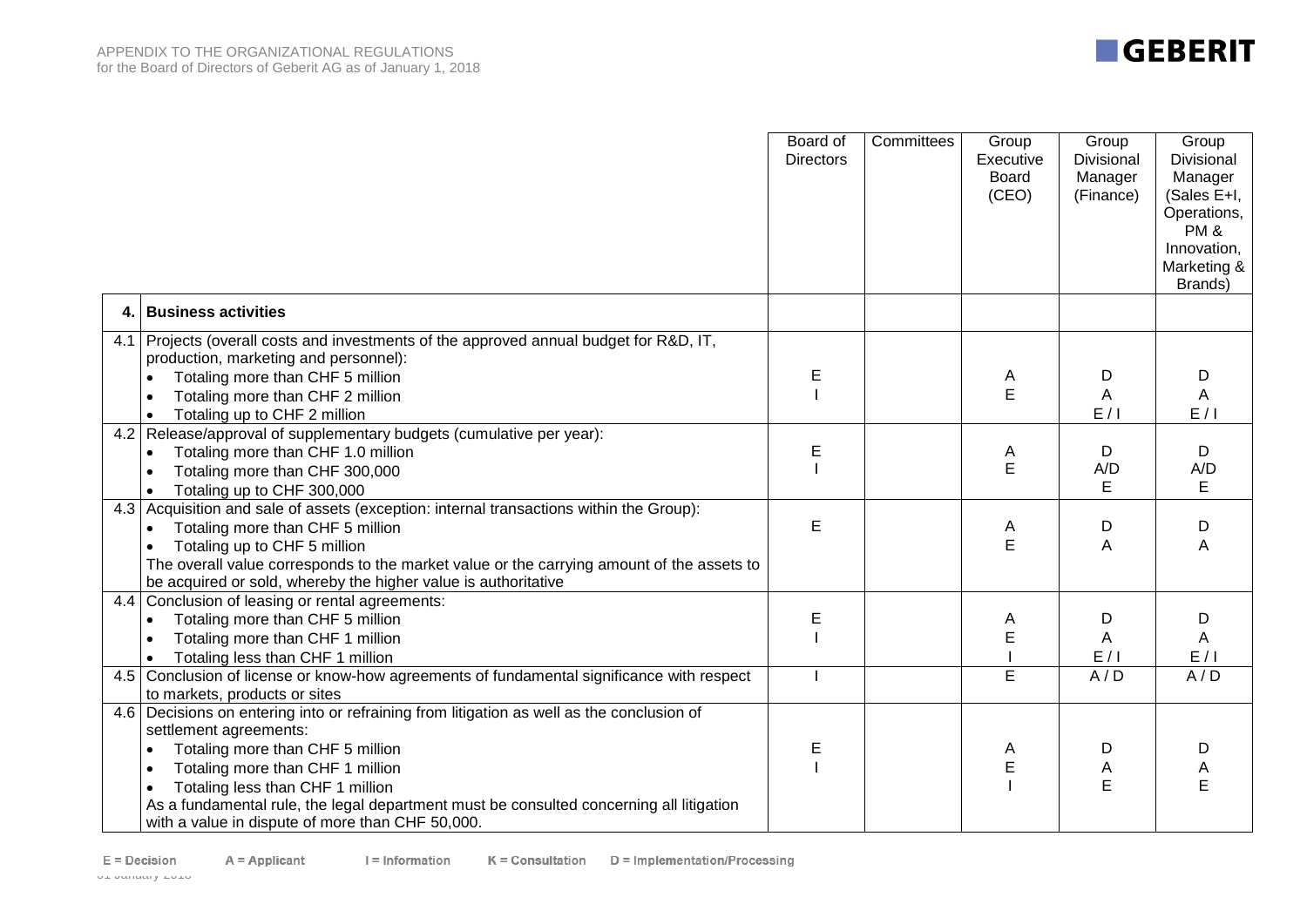|     |                                                                                        | Board of<br><b>Directors</b> | Committees | Group<br>Executive<br>Board<br>(CEO) | Group<br>Divisional<br>Manager<br>(Finance) | Group<br>Divisional<br>Manager<br>(Sales E+I,<br>Operations,<br>PM &<br>Innovation,<br>Marketing &<br>Brands) |
|-----|----------------------------------------------------------------------------------------|------------------------------|------------|--------------------------------------|---------------------------------------------|---------------------------------------------------------------------------------------------------------------|
|     | 5. Risk management/internal and external audit                                         |                              |            |                                      |                                             |                                                                                                               |
| 5.1 | Overriding supervision of internal and external auditing                               | Е                            | Α          |                                      | D                                           |                                                                                                               |
|     | 5.2 Approval of the guidelines for the work of the Internal Corporate Audit Department | E                            | Α          |                                      | D                                           |                                                                                                               |
|     | 5.3 Receipt and approval of reports by the internal and external auditors              | Е                            | Α          |                                      | D                                           |                                                                                                               |
|     | 5.4 Performance assessment internal and external audit                                 | E                            | Α          | K/A                                  | Κ                                           |                                                                                                               |
|     | 5.5 Nomination of the external auditors of Geberit AG                                  | Е                            | Α          | K/A                                  | K                                           |                                                                                                               |
|     | 5.6 Organization of the risk management systems                                        | Е                            | Α          | K/A                                  | D                                           |                                                                                                               |
|     | 5.7 Guidelines for policy with respect to insurance                                    | Е                            | Α          | A                                    | D                                           |                                                                                                               |

A = Applicant  $K =$  Consultation  $D =$  Implementation/Processing  $E = Decision$ I = Information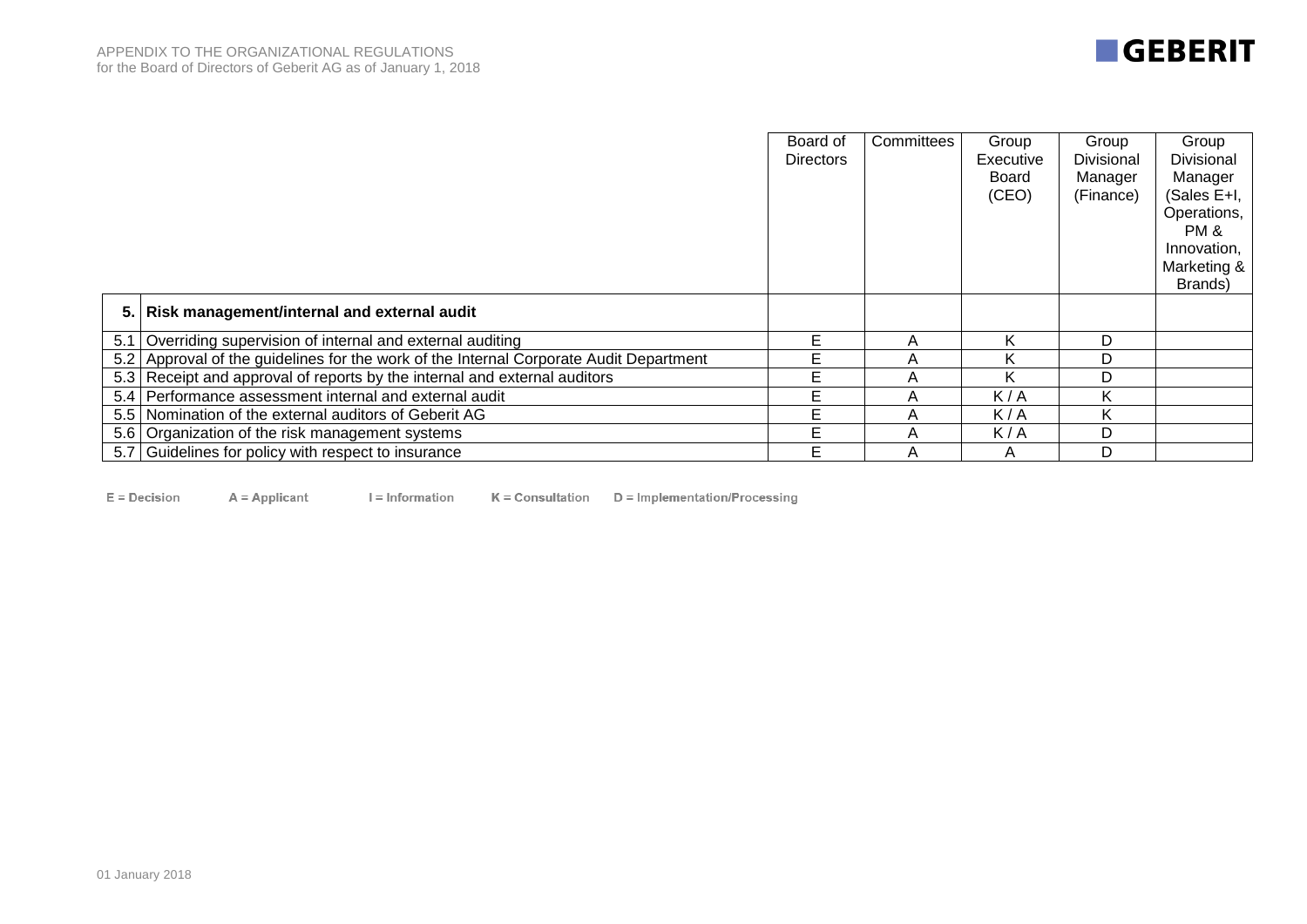|     |                                                                                                                       | Board of<br><b>Directors</b> | Commit-<br>tees (NCC) | Group<br>Executive<br>Board<br>(CEO) | Group<br>Divisional<br>Manager<br>(Finance) | Group<br>Divisional<br>Manager<br>(Sales E+I,                           |
|-----|-----------------------------------------------------------------------------------------------------------------------|------------------------------|-----------------------|--------------------------------------|---------------------------------------------|-------------------------------------------------------------------------|
|     |                                                                                                                       |                              |                       |                                      |                                             | Operations,<br><b>PM &amp;</b><br>Innovation,<br>Marketing &<br>Brands) |
| 6.  | Personnel                                                                                                             |                              |                       |                                      |                                             |                                                                         |
| 6.1 | Appointment, dismissal of:                                                                                            |                              |                       |                                      |                                             |                                                                         |
|     | Chairman of the Board of Directors                                                                                    | A to GM                      | Α                     |                                      |                                             |                                                                         |
|     | Vice-Chairman<br>$\bullet$                                                                                            | E                            | A                     |                                      |                                             |                                                                         |
|     | Chairman and members of committees (without NCC)<br>$\bullet$                                                         | Ē                            | A                     |                                      |                                             |                                                                         |
|     | Members of the NCC<br>$\bullet$                                                                                       | A to GM                      | A                     |                                      |                                             |                                                                         |
|     | Chairman of the NCC<br>$\bullet$                                                                                      | E                            | A                     |                                      |                                             |                                                                         |
|     | Chief Executive Officer (CEO)<br>$\bullet$                                                                            | E                            | A                     |                                      |                                             |                                                                         |
|     | Members of the Group Executive Board<br>$\bullet$                                                                     | E                            | A                     | A                                    |                                             |                                                                         |
|     | Secretary of the Board of Directors<br>$\bullet$                                                                      | E                            | A                     | A/K                                  |                                             |                                                                         |
|     | Head of Internal Audit<br>$\bullet$                                                                                   | E                            | A                     | A                                    | D                                           |                                                                         |
|     | Managers at management level 2<br>$\bullet$                                                                           |                              |                       | E                                    | A/D                                         | A/D                                                                     |
|     | Managers at management levels 3 and 4<br>$\bullet$                                                                    |                              |                       | E                                    | A/D                                         | A/D                                                                     |
|     | 6.2 General principles regarding terms and conditions of employment and remuneration<br>systems:                      |                              |                       |                                      |                                             |                                                                         |
|     | of managers at management level 1<br>$\bullet$                                                                        | E                            | A                     | A                                    |                                             |                                                                         |
|     | of managers at management levels 2 to 4<br>$\bullet$                                                                  | E                            | A                     | K/A                                  |                                             |                                                                         |
|     | 6.3 Compensation of the Board of Directors and the Group Executive Board                                              |                              |                       |                                      |                                             |                                                                         |
|     | Remuneration report<br>$\bullet$                                                                                      | E                            | Α                     | A                                    | D                                           |                                                                         |
|     | Compensation of the Board of Directors<br>$\bullet$                                                                   | A to GM                      | A                     |                                      | D                                           |                                                                         |
|     | Compensation of the Group Executive Board (including CEO)<br>$\bullet$                                                | A to GM                      | A                     | A                                    | D                                           |                                                                         |
|     | Use of the additional amount for new members of the Group Executive Board<br>$\bullet$<br>(including CEO)             | E                            | A                     | A                                    | D                                           |                                                                         |
|     | Compensations of the members of the Board of Directors (subject to approval by the<br>$\bullet$<br>GM)                | $\overline{E}$               | A                     |                                      | D                                           |                                                                         |
|     | Individual compensations of the CEO and the other members of the Group Executive<br>Board (subject to approval by GM) | E                            | A                     | A                                    | D                                           |                                                                         |